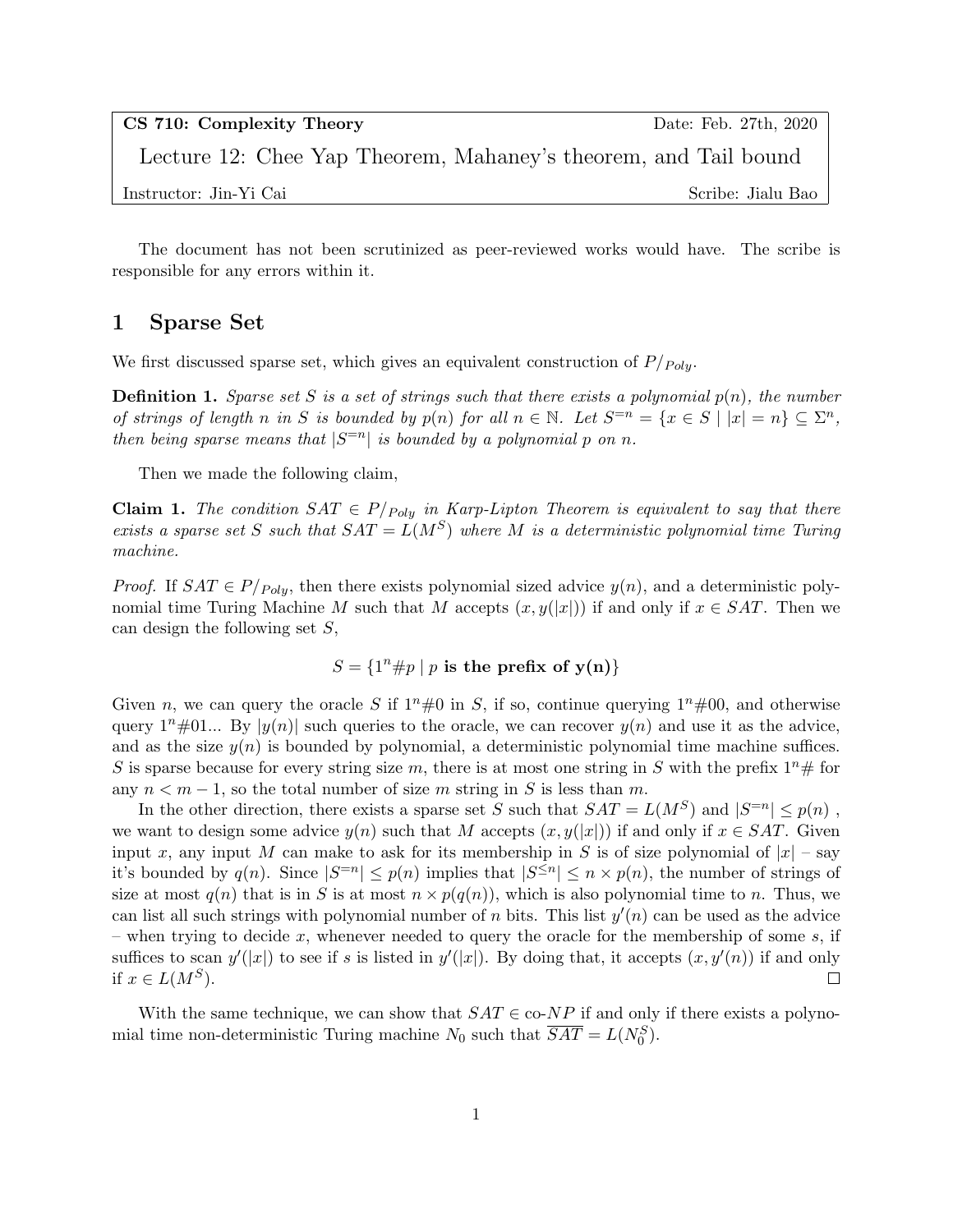## 2 Chee Yap Theorem

Chee Yap used similar techniques used in Karp-Lipton theorem and proved the following

**Theorem 1.** If  $NP \subseteq co-NP/p_{oly}$ , then  $\Sigma_3^P = \Pi_3^P$ , and consequently, the whole polynomial hierarchy collapsed to the third level.

*Proof.*  $NP \subseteq \text{co-}NP/p_{oly}$  is equivalent to  $SAT \in \text{co-}NP/p_{oly}$ , which is also equivalent to there exists a polynomial time non-deterministic Turing machine  $N_0$  and a sparse set oracle S such that  $\overline{SAT} = L(N_0^S)$ . In first-order logic language, we have

 $\exists N_0 \in NTM$ , sparse set S

$$
\forall^{P} \Psi \left( \left( \exists^{P} \sigma_{1} \Psi \mid_{\sigma_{1}} = 1 \land \forall^{P} (\text{path } p) \ N_{0}(\Psi, p, S^{\leq p^{*}(|\Psi|)}) \text{ rejects} \right) \right)
$$

$$
\lor \left( \forall^{P} \sigma_{2} \Psi \mid_{\sigma_{2}} = 0 \land \exists^{P} (\text{path } q) \ N_{0}(\Psi, q, S^{\leq p^{*}(|\Psi|)}) \text{ accepts} \right)
$$

where  $p^*(n)$  is a generic notation for polynomials and bounds the size of query that  $N_0$  makes to S. We can move all quantifiers ahead and transform the formula to the following Prenex normal form,

$$
\exists N_0 \in NTM, \text{ sparse set } S
$$
  

$$
\forall^P \Psi \ \forall^P \text{path } p \ \forall^P \sigma_2 \ \exists^P \sigma_1 \exists^P \text{path } q \ \Big( \big( \Psi \mid_{\sigma_1} = 1 \land N_0(\Psi, p, S^{\leq p^*(|\Psi|)}) \text{ rejects} \big)
$$
  

$$
\lor \ \big( \Psi \mid_{\sigma_2} = 0 \land N_0(\Psi, q, S^{\leq p^*(|\Psi|)}) \text{ accepts} \big) \Big)
$$

Collapsing  $\forall$ 's and  $\exists'$ , we can transform our assumption to the following formula,

$$
\exists N_0 \in NTM, \text{ sparse set } S
$$
  

$$
\forall^P \Psi, \text{path } p, \sigma_2 \exists^P \sigma_1, \text{path } q \left( \left( \Psi \mid_{\sigma_1} = 1 \land N_0(\Psi, p, S^{\leq p^*(|\Psi|)}) \text{ rejects} \right) \right)
$$
  

$$
\lor \left( \Psi \mid_{\sigma_2} = 0 \land N_0(\Psi, q, S^{\leq p^*(|\Psi|)}) \text{ accepts} \right)
$$
  
(1)

where quantification  $p, q, \sigma_2, \sigma_1$  can be freely reordered. Then we can use eq. (1) to show that  $\Pi_3^P \subseteq \Sigma_3^P$ .

Any problem  $T$  in  $\Pi_3^P$  can be formulated as

$$
T = \{ w \mid \forall^P x \exists^P y \; \forall^P z \; D(w, x, y, z, ) \}
$$

where  $D$  is a polynomial time decidable problem by a deterministic Turing machine. By Cook reduction, given any  $w, x, y$ , we can find a formula  $\Psi'_{w,x,y}$  that is unsatisfiable if and only if  $\forall P z \ D(w, x, y, z)$ . Thus, there exists  $N_0 \in NTM$ , sparse set S such that for any  $w, x, y$ , there exists path in  $N_0^S$  accepts  $\Psi_{w,x,y}$  if and only if the formula  $\Psi_{w,x,y}$  is unsatisfiable, or equivalently,  $\forall P z D(w, x, y, z)$ . Thus, by eq. (1), T can be rewriten as

$$
T = \{w \mid \exists N_0 \in NTM, \exists^P \text{ sparse set } S,
$$
  

$$
\forall^P \Psi, \text{ path } p, \sigma_2, \exists^P \sigma_1, \text{ path } q \left( \left( \Psi \mid_{\sigma_1} = 1 \land N_0(\Psi, p, S^{\leq p^*(|\Psi|)}) \text{ rejects} \right) \right)
$$
  

$$
\lor \left( \Psi \mid_{\sigma_2} = 0 \land N_0(\Psi, q, S^{\leq p^*(|\Psi|)}) \text{ accepts} \right) \}
$$
  

$$
\land \left( \forall^P x \exists^P y, \text{ path } r, N_0^S(\Psi_{w,x,y}, r, S^{\leq p^*(|\Psi_{w,x,y}|)}) \text{ accepts} \right) \}
$$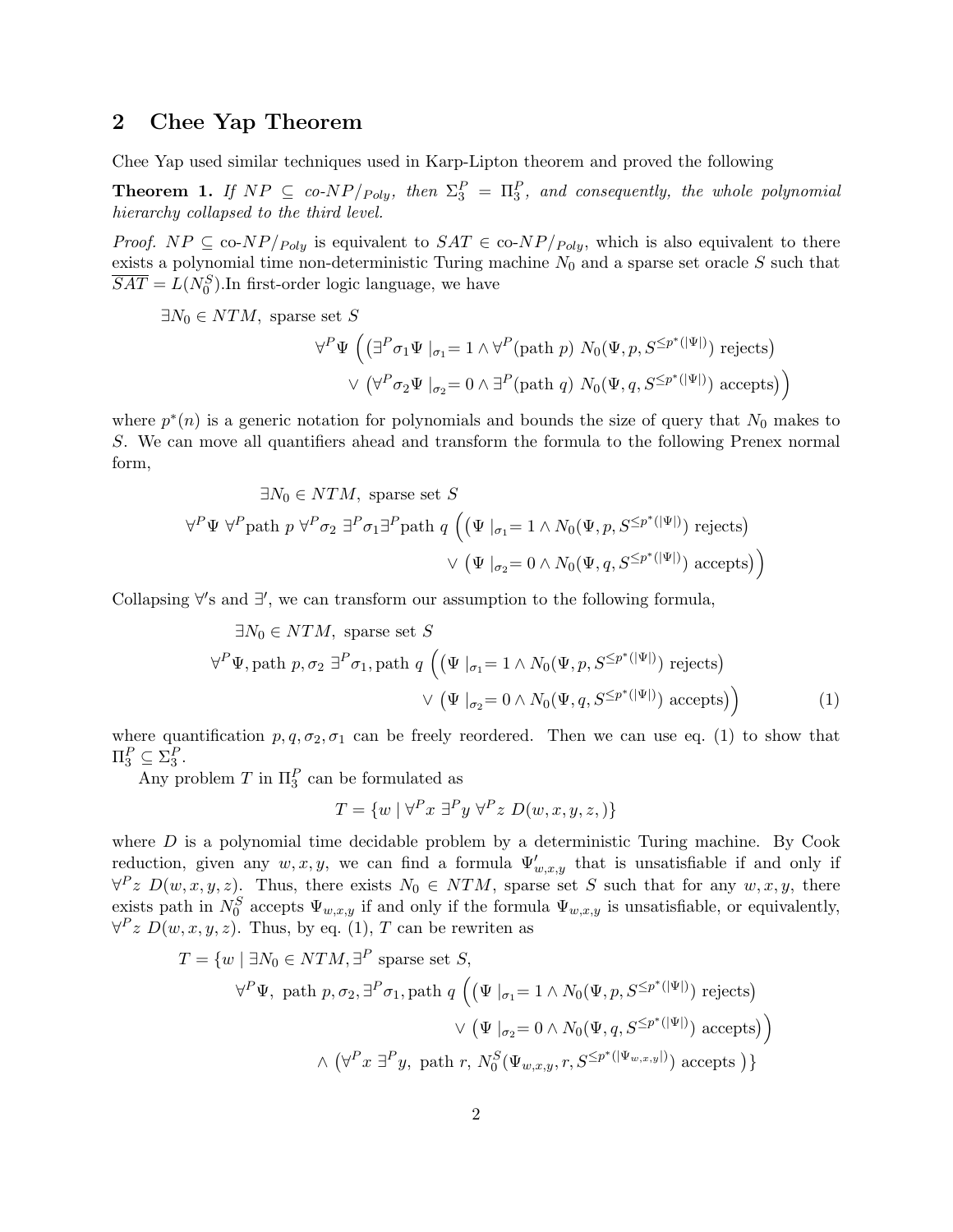This simplifies to,

$$
T = \{w \mid \exists N_0 \in NTM, \exists^P \text{ sparse set } S, \forall^P x, \exists^P y, \text{path } q \forall^P \sigma_2, (\Psi_{w,x,y} \mid_{\sigma_2=0} \land N_0(\Psi_{w,x,y}, q, S^{\leq p^*(|\Psi|)}) \text{ accepts})
$$

Instead of checking whether  $\Psi_{\sigma_2=0}$  for all  $\sigma_2$ , we can make a curcuit that generates a certificate every time  $N_0$  accepts using self-reducibility and verify the circuit using the certificate. Thus,

$$
T = \{w \mid \exists^P C, \exists^P \text{ sparse set } S, \forall^P x, \exists^P y, \text{path } q \ (\Psi_{w,x,y} \mid_{\sigma_2=0} \land N_0(\Psi_{w,x,y}, q, S^{\leq p^*(|\Psi|)}) \text{ accepts}) \}
$$

$$
\subseteq \Sigma_3^P
$$

 $\Sigma_3^P$  is the complement of  $\Pi_3^P$ , so  $\Pi_3^P \subseteq \Sigma_3^P$  implies  $\Pi_3^P = \Sigma_3^P$ .

### $\Box$

# 3 Generalization

In the polynomial hierarchy,

### Definition 2.

$$
\Theta_i^P := \Sigma_i^P \cap \Pi_i^P
$$

$$
\Delta_k^P := P^{\Sigma_{k-1}^P}
$$

Equivalently,  $\Delta_k^P = P^{\Pi_{k-1}^P}$  as the polynomial Turing machine can always flip the input to and the answer given by the oracle. Furthermore, by this definition, for all  $i$ ,

$$
\Delta_i^P = P^{\Sigma_{k-1}^P} \subseteq NP^{\Sigma_{k-1}^P}
$$
  
= 
$$
\underbrace{NP^{NP\cdots NP}}_k = \Sigma_k^P \Delta_i^P
$$
  
= 
$$
P^{\Pi_{k-1}^P} \subseteq \text{co-}NP^{\Pi_{k-1}^P} = \Pi_k^P
$$

So  $\Delta_k^P \subseteq \Theta_k^P$ .

 $\Delta_k \subseteq \Theta_k$ .<br>Recall that Karp-Lipton theorem is saying that, if  $\Sigma_1^P \subset \Delta_1^{P,S}$  $_1^{F, S}$  for some sparse set S, then the polynomial hierarchy collapsed to  $\Sigma_2^P = \Pi_2^P$ . So a natural generalization is what  $\Sigma_k^P \subset \Delta_k^P$  implies for other  $k \in \mathbb{N}$ ?

Similarly, the generalized version of Chee Yap theorem asks what is the implication if  $\Sigma_k^P \subset \Pi_k^{P,S}$ k for some sparse set oracle S.

Some results in computational complexity could be surprising, for example, if  $NP \cap co-NP \neq P$ , then there are problems that can be decided in polynomial time but we can't extract a certificate of in polynomial time. In other word, self-reducibility breaks down.

## 4 Steve Maheney's theorem

As illustrated in claim 1,  $NP \subseteq P/p_{oly}$  is equivalent to saying every NP problem can be reduced to some sparse set problem under Cook reduction, which is also equivalent to there exists a sparse set S that is NP-complete under Cook reduction. While Karp-Lipton theorem answeres the implications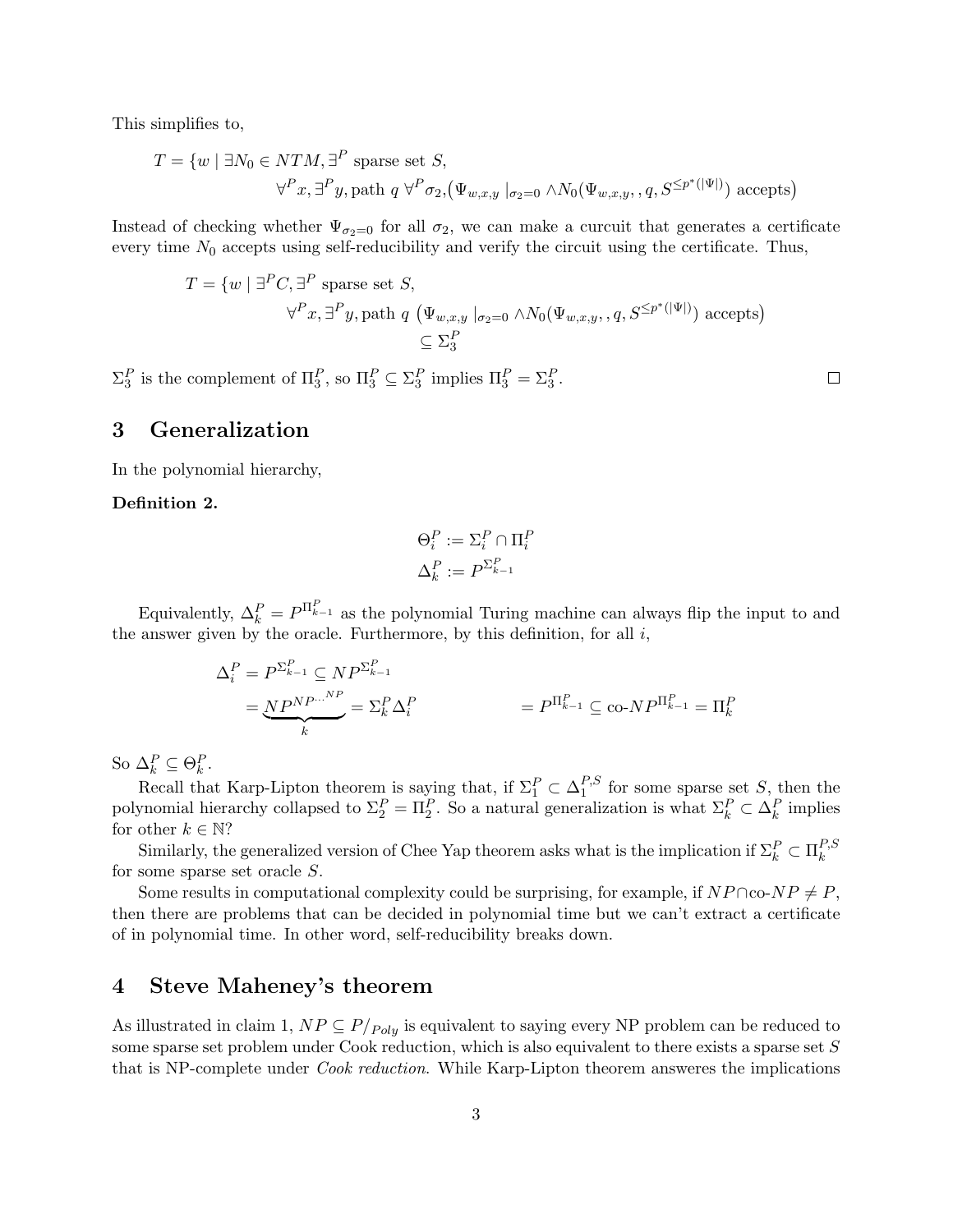of that condition, Maheney asks what's the implications that there exists a sparse set  $S$  that is NPcomplete under Karp reduction. Unlike Cook reduction that may call O multiple times in reduction to problem  $O$ , Karp recuction makes only one call to  $O$  and use the answer from  $O$  directly as the answer for the original problem. Formally,

**Definition 3** (Karp reduction). Karp reduction from decision problem A to B is a polynomial-time function f : alphabet(A)  $\rightarrow$  alphabet(B) such that x is accepted in problem A if and only if  $f(x)$  is accepted in B. It is sometimes denoted as  $A \leq_m^P B$  or  $A \leq_p B$ .

Mahaney shows the following

Theorem 2. There exists sparse set S that is NP-complete under Karp-reduction if and only if  $NP = P$ .

Below we present a simplified proof credit to Ogihara-Watanabe.

*Proof.* ( $\Leftarrow$ : ) If  $NP = P$ , then there exists polynomial time algorithm f for all NP-complete problems. Thus, a trivial sparse set {1} suffices.

 $(\Rightarrow)$ : ) Assuming there exists sparse set S that is NP-complete under Karp-reduction, we want to show  $NP = P$ .

Define total order  $\prec$  such that for  $\tau, \sigma \in \{0,1\}^*, \tau \prec \sigma$  when either  $\sigma$  is a prefix of  $\tau$ , or there exists  $i \geq 1$  such that for all  $1 \leq j < i$   $\sigma_j = \tau_j$  and  $\sigma_i = 0$ ,  $\tau_i = 1$ .

Define the decision problem

 $LSAT: \{ \langle \Psi, \sigma \rangle \}$  there exists full assignment  $\tau \prec \sigma$  such that  $\tau$  is a satisfying assignment of  $\Psi$  }

Note that LSAT is an NP-complete problem, because for any given  $\Psi$ , whether  $\Psi$  in SAT could be reduced to whether  $(\Psi, \epsilon)$  is in LSAT, and a satisfying full assignment can provide a polynomial time certificate.

By assumption, there exists a sparse set S and a polynomial-time function f, such that  $\langle \Psi, \sigma \rangle \in$ LSAT if and only if  $f(\langle \Psi, \sigma \rangle) \in S$ . Since f is polynomial time algorithm, the size of  $f(x)$  is also bounded by polynomial of |x| for any input x. Say  $|f(x)| \leq p(|x|)$ . By sparseness of S, there exists polynomial  $q(n)$  such that  $|S^{\leq n}| \leq q(n)$ . Given formula  $\Psi$  with k variables, let  $N = q(p(|\Psi| + k))$ , then N upper bounds the number of element in S with size at most  $p(|\Psi| + k)$ , and thus upper bounds the number of element in S such that there exists partial assignments  $\sigma$  with  $f(\Psi, \sigma) \in S$ .

Now we can devise a polynomial time algorithm that solves SAT by exploring partial assignments of a formula ordered in a tree and pruning the tree at each level. Let each node in the tree corresponds to a partial assignment. At the root of the tree sits the empty assignment  $\epsilon$ , and at leaves sit full assignments. Each node v that is not leaf have two children,  $v0$  and  $v1$ , which extends v with assignments to the next unassigned variable.

We explore partial assignments given by nodes on the tree level by level. At each level  $h$ , we evaluate  $f(v_i)$  for each  $v_i$  in that level,

- If the number of nodes in that level,  $2^h$ , does not exceed N, then we go to the next level without pruning.
- Otherwise, we prune in the following ways,
	- If  $f(v_i) = f(v_j)$  for  $v_i \prec v_j$ , then prune  $v_j$  and its descendent. Repeat until there's no more duplicates.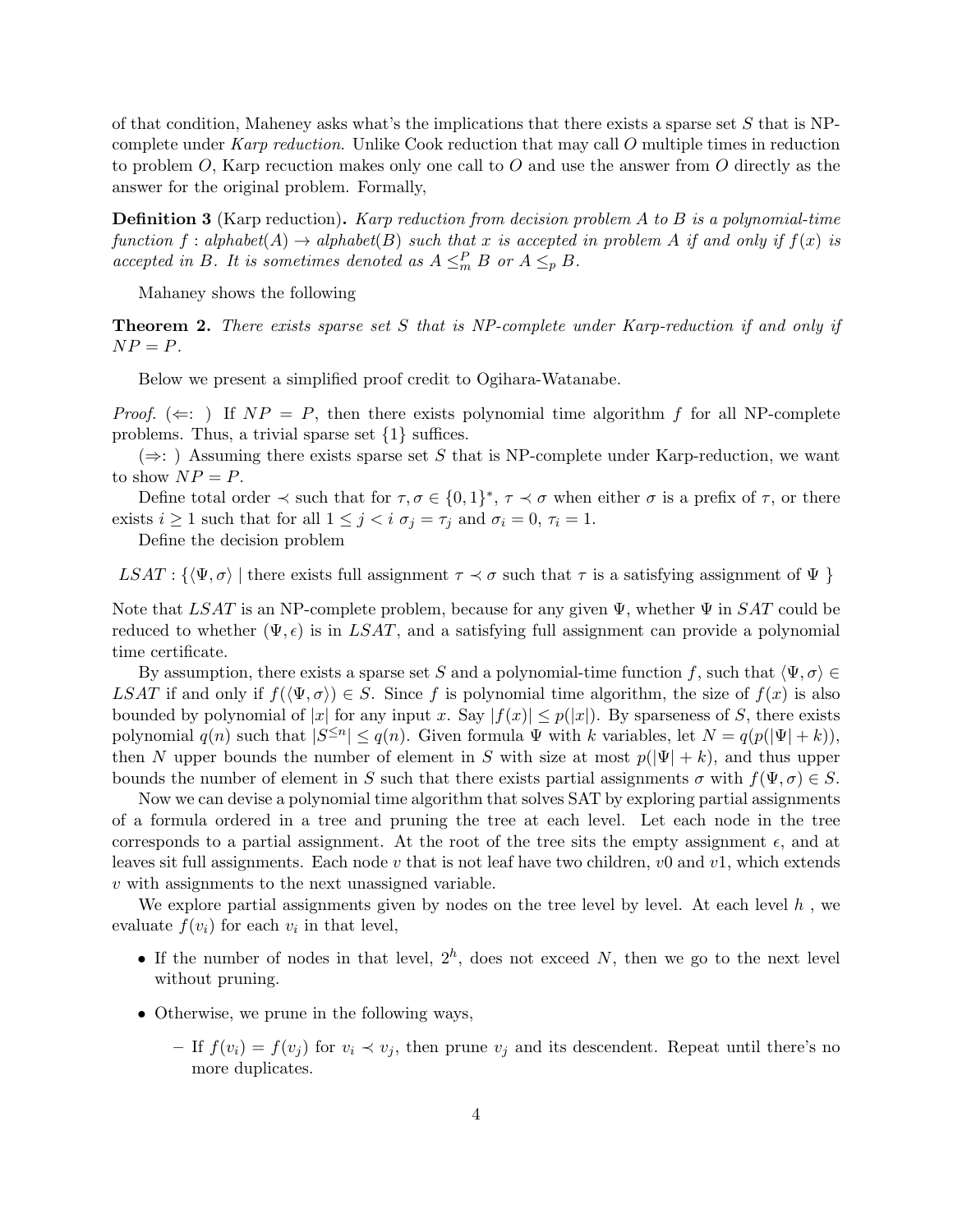– If after deduplication, there are still more than N distinct  $f(v_i)$ 's, then prune the leftmost, i.e., smallest w.r.t. order  $\prec$  and and its descedents. Repeat until there's no more than N branches remained.

We claim that this pruning procedure maintain the following invariant: if there exists satisfying assignments, the smallest (w.r.t. order  $\prec$ ) satisfying assignment's ancestor at every level is not pruned. This invariant is maintained because

- When we pruned  $v_i$  because  $f(v_i) = f(v_i)$  for some  $i \prec j$ , if  $v_j$  has satisfying descendents, then  $f(v_i) \in S$ , and thus  $f(v_i) \in S$ , indicating  $v_i$  also has satisfying descendents, which would be smaller than any of  $v_i$ 's descendents.
- When we pruned  $v_i$  at level h because at least N nodes at level h bigger than  $v_i$  are mapped to distinct values in  $S$ , if  $v_i$  is the ancestor of the smallest satisfying assignments, then  $\langle \Psi, v_i \rangle \in \text{LSAT}$  and  $f(v_i) \in S$ . As the unpruned nodes  $v_i$  all satisfies  $v_i \prec v_j$ , by definition of LSAT,  $\langle \Psi, v_i \rangle \in LSAT$  implies that  $\langle \Psi, v_j \rangle \in LSAT$  and  $f(v_j) \in LSAT$ . At least N such  $v_j$  with distinct  $f(v_j)$  then implies that there exists more than N elements in S with size at most  $p(|\psi| + k)$ , contracting to the assumption that S is sparse.

Thus, the left most/smallest  $v_i$  must not be the ancestor of the smallest satisfying assignments, and is safe to pruned.

With this invariant maintained, the smallest satisfying assignment will not get pruned throughout the process. Thus, when reaching the leaf level, there exists any unpruned full assignments satisfying Ψ if and only if there exists any full assignments satisfying Ψ.So this algorithm gives correct answer.

Also, its runtime is polynomial. At each level, it calculates  $f(v)$  for at most 2N vertices v, and prunes at most N times – there are at most N unpruned vertices at the last level and thus at most  $2N$  vertices at this level are remained to get scrutinized. Each run of f is polynomial time, and pruning any one vertex is at most  $N \log(N)$  time, with N polynomial to the size of  $\Psi$ , so the computations at each level are in polynomial time. There are  $k < |\Psi|$  levels in total, so the total time is also polynomial to the input size.

 $\Box$ 

## 5 Useful inequalities in probability

In preparation of learning probabilistic complexity class, we learned about inequalities frequently used in reasoning about probability.

The bound gets tighter when the random variable is the sum of a bunch of independent random variables. Consider a coin flip with probability  $\frac{1}{2}$  to get a head  $+1$ , and probability  $\frac{1}{2}$  to get a tail −1. Tossing the coin *n* times, and let  $X_i$  records outcome in toss *i*. Let  $S_n = X_1 + ... + X_n$ . The expectation follows from the linearity of expectation:  $E[S_n] = \sum_{i=1}^n E[X_i] = 0$ . To study how concentrated X is around 0, we may use the knowledge that  $\frac{S_n}{n}$  is a bionomial distrbution and converges towards normal distribution  $\mathcal{N}(0, 1)$  as n converges to infinity. Then,

$$
\lim_{n \to \infty} Pr\left[\frac{S_n}{\sqrt{n}} \in (a, b)\right] = \int_a^b \frac{1}{\sqrt{2\pi}} e^{-\frac{1}{2}x^2}
$$

However, the limit  $n \to \infty$  here is not satisfying when we want to know how concentrate is X for small *n*. Thus, tail probability estimate such as Markov Inequallity.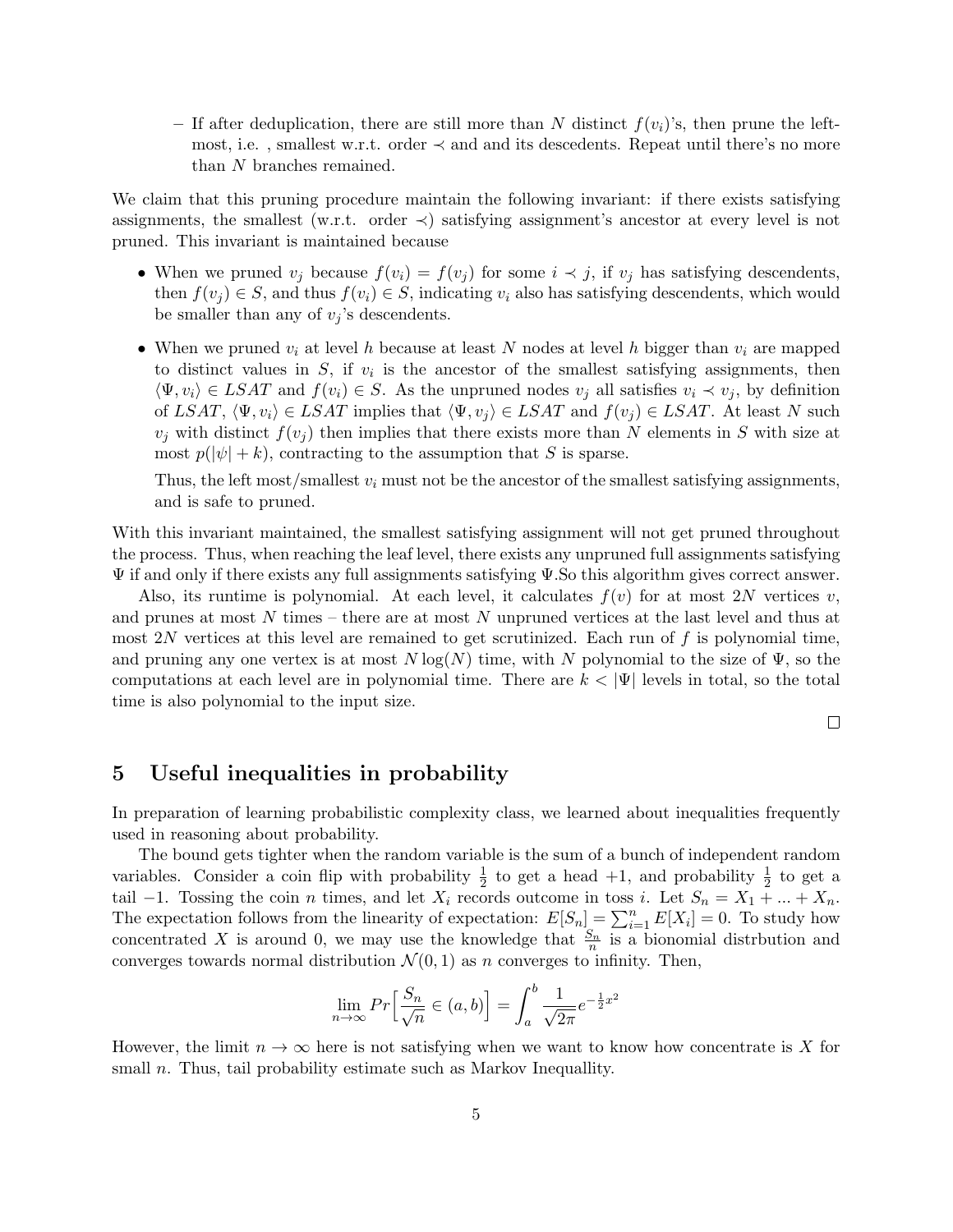**Theorem 3** (Markov Inequality). Given non-negative random variable x whose expected value is finite,

$$
Pr[x \ge a] \le \frac{E[x]}{a}
$$

for all  $a > 0$ .

The proof is straightforward,

Proof. By definition,

$$
E[x] = \int_{\mathbb{R}} x \cdot Pr[x] dx
$$
  
\n
$$
\geq \int_{a} x \cdot Pr[x] dx \text{ because } x \geq 0
$$
  
\n
$$
\geq a \cdot \int_{a} Pr[x] dx \text{ because } a > 0
$$
  
\n
$$
= a \cdot Pr[x \geq a]
$$

Thus,  $Pr[x \ge a] \le \frac{E[x]}{a}$  $\frac{[x]}{a}$ .

However, Markov inequality requires the random variable to be non-negative and thus do not apply to our motivating example. Furthermore, Markov inequality does not use the condition that  $S_n$  is the sum of independent variables. With that assumption, we can achieve a sharper bound.

Claim 2 (Chernoff Bound). In the motivating example

$$
Pr[S_n \ge \Delta] \le e^{-\frac{\Delta^2}{2n}}
$$

*Proof.* Whether  $S_n$  is non-negative or not,  $e^{\lambda S_n}$  is non-negative, and thus, by Markov inequality,

$$
Pr[S_n \ge \Delta] = Pr\left[e^{\lambda S_n} \ge e^{\lambda \Delta}\right] \le \frac{E[e^{\lambda S_n}]}{e^{\lambda \Delta}}
$$

As  $S_n = X_1 + ... + X_n$ ,

$$
E[e^{\lambda S_n}] = E[e^{\lambda X_1 + \dots + \lambda X_n}]
$$

$$
= E[e^{\lambda X_1} \dots e^{\lambda X_n}]
$$

As  $X_i$ 's are independent,  $e^{\lambda X_i}$  are also independent, and thus,

$$
E[e^{\lambda X_1} \dots e^{\lambda X_n}] = E[e^{\lambda X_1}] \cdot E[e^{\lambda X_2}] \cdot \dots \cdot E[e^{\lambda X_n}]
$$

Recall that each  $X_i$  is a random variable with half probability to take value 1 and half probability to take value  $-1$ . Thus, for each i,  $E[e^{\lambda X_i}] = \frac{1}{2}e^{\lambda} + \frac{1}{2}$  $\frac{1}{2}e^{-\lambda}$ . Applying Taylor Expansion for  $e^x$ , we have

$$
e^{\lambda} = 1 + \lambda + \frac{1}{2!} \lambda^2 + \frac{1}{3!} \lambda^3 + \dots
$$

$$
e^{-\lambda} = 1 - \lambda + \frac{1}{2!} \lambda^2 - \frac{1}{3!} \lambda^3 + \dots
$$

 $\Box$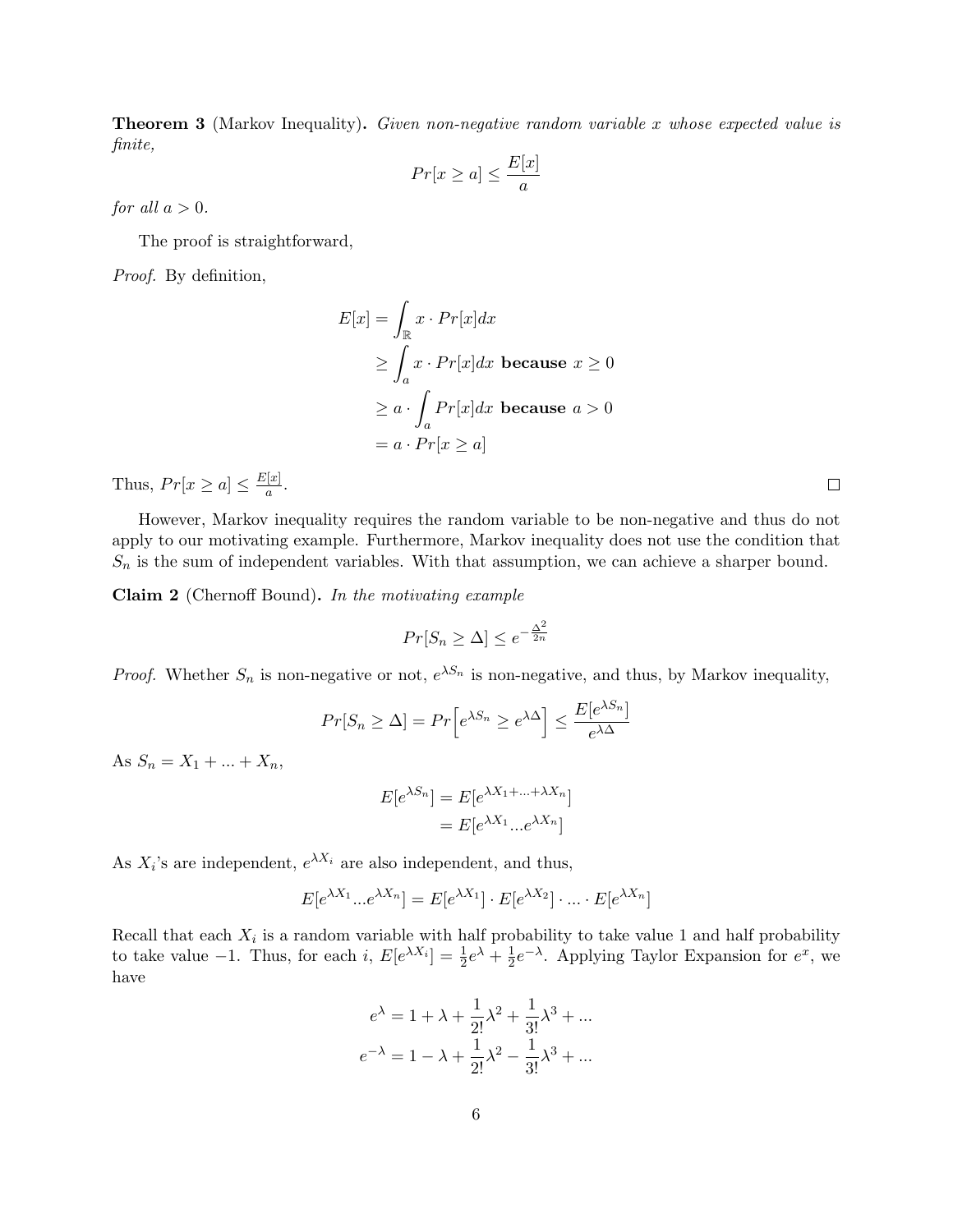Thus,

$$
E[e^{\lambda X_i}] = \frac{1}{2}e^{\lambda} + \frac{1}{2}e^{-\lambda}
$$
  
=  $1 + \frac{1}{2!}\lambda^2 + \frac{1}{4!}\lambda^4 + ...$   
=  $e^{\frac{\lambda^2}{2}}$ 

Thus,

$$
Pr[S_n \ge \Delta] \le \frac{E[e^{\lambda S_n}]}{e^{\lambda \Delta}}
$$

$$
= \frac{e^{\frac{\lambda^2 \cdot n}{2}}}{e^{\lambda \Delta}}
$$

$$
= e^{\frac{\lambda^2 \cdot n}{2} - \lambda \Delta}
$$

Fixed  $n, \Delta, \frac{\lambda^2 \cdot n}{2} - \lambda \Delta$  is minimized when  $\lambda = \frac{\Delta}{n}$  $\frac{\Delta}{n}$ , and  $\frac{\lambda^2 \cdot n}{2} - \lambda \Delta$  evaluates to  $-\frac{\Delta^2}{2n}$  $\frac{\Delta^2}{2n}$ . Thus,

$$
Pr[S_n \ge \Delta] \le e^{\frac{\Delta^2}{2n}}
$$

 $\Box$ 

See wikipedia([4]) for more general forms of Chernoff bound in both additive form and multiplicative form.

#### 5.1 Application: Ramsey's theorem

Ramsey's theorem states that for any  $k, l \geq 1$ , if n is large enough, then for any complete graph G with more than n nodes colored with red or blue, either there exists a blue clique with  $k$  nodes or there exists red clique of size l. Let  $R(k, l)$  be the smallest such n that is large enough.

Paul Erdos showed that

$$
R(k,l) \leq R(k-1,l) + R(k,l-1)
$$

And thus,  $R(k, l) \leq {k+l-1 \choose l-1}$  $\frac{+l-1}{l-1}$ .

Exercise left to readers to apply the tail bound: Color  $n$  nodes randomly with red, or blue, what is the possibility that the coloring is not  $(k, l)$  Ramsey, i.e., there's no blueclique of size k or red clique of size l?

# References

- [1] http://www.wisdom.weizmann.ac.il/ oded/CC/mahaney.pdf
- [2] http://www.cs.umd.edu/ jkatz/complexity/f05/lecture6.pdf
- [3] http://www.cs.cmu.edu/ odonnell/toolkit13/lecture03.pdf
- [4] https://en.wikipedia.org/wiki/Chernoff bound